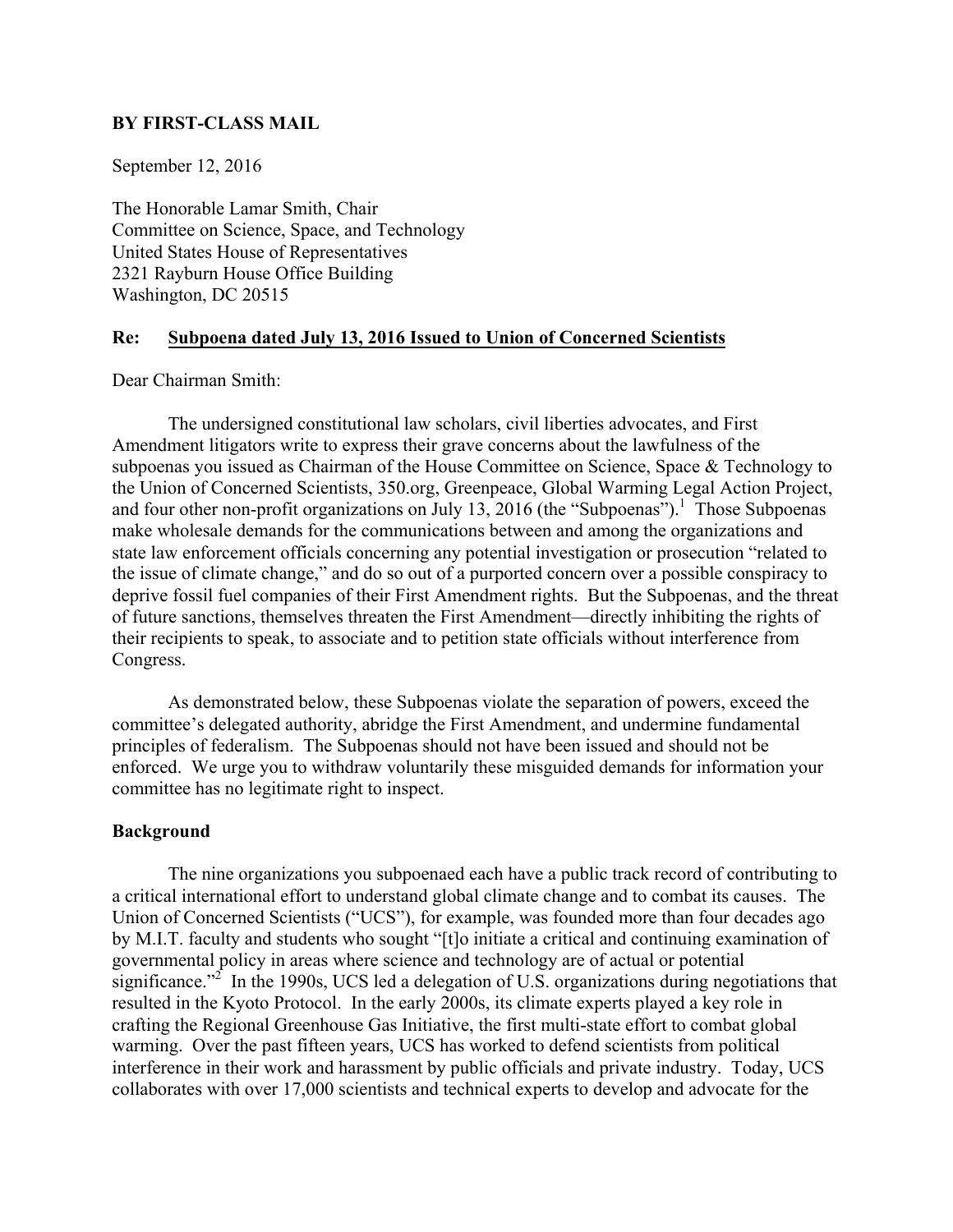The Honorable Lamar Smith, Chair Committee on Science, Space, and Technology Page 2 of 13

adoption of solutions to the world's most pressing problems. The other organizations targeted with subpoenas have similar records of research and advocacy to promote informed environmental policy-making based on independent science.

In July 2015, UCS released a report documenting what it believed to be a coordinated, decades-long campaign by some fossil fuel companies to distort climate science findings and confuse the public about the risks of climate change.<sup>3</sup> According to that report, ExxonMobil and other companies learned of the serious risks of climate change no later than 1977. The report concluded that instead of sounding an alarm and addressing those risks, the fossil fuel companies publicly denied or minimized the risks and secretly funded purportedly independent, contrarian climate research. Around the same time as the UCS report, InsideClimate News and other news organizations published reports independently reaching identical conclusions. 4

State and federal officials quickly responded to the published reports. In November 2015, New York Attorney General Eric Schneiderman opened an investigation into whether ExxonMobil misled its investors about the risks of climate change. On December 7, 2015, fortyfive members of the United States House of Representatives sent a letter to the CEOs of ExxonMobil and other fossil fuel companies asking when their companies learned of climate change and whether their companies had actively misinformed the public about its risks.<sup>5</sup>

On March 29, 2016, Vermont Attorney General William Sorrell and New York Attorney General Schneiderman convened a conference to coordinate state-led efforts to combat climate change. UCS's Director of Science and Policy, Dr. Peter Frumhoff, briefed the conference on climate science and UCS's view that fossil fuel companies should be held accountable for any deception. At the conclusion of the conference, the states in attendance formed a coalition dedicated to combatting climate change, and Massachusetts Attorney General Maura Healy and Virgin Islands Attorney General Claude Walker announced that they would join New York's ongoing investigation into ExxonMobil.

On May 18, 2016, you and twelve Republican members of your committee sent letters to seventeen attorneys general participating in the coalition to combat climate change and the heads of nine non-profit organizations. <sup>6</sup> The letters expressed concern that the state investigations amounted to "political theater," and indicated that the committee intends to "conduct[] oversight of a coordinated attempt to deprive companies, nonprofit organizations, and scientists of their First Amendment rights and ability to fund and conduct scientific research free from intimidation and threats of prosecution."<sup>7</sup> To assist in this "oversight," the committee members requested the environmental organizations to produce two sets of documents, dating back to January 1, 2012:

> 1. All documents and communications between any officer or employee of the Union of Concerned Scientists and any officer or employee of the office of a state attorney general, referring or relating to the investigation, *subpoenas duces tecum*, or potential prosecution of companies, nonprofit organizations, scientists, or other individuals related to the issue of climate change.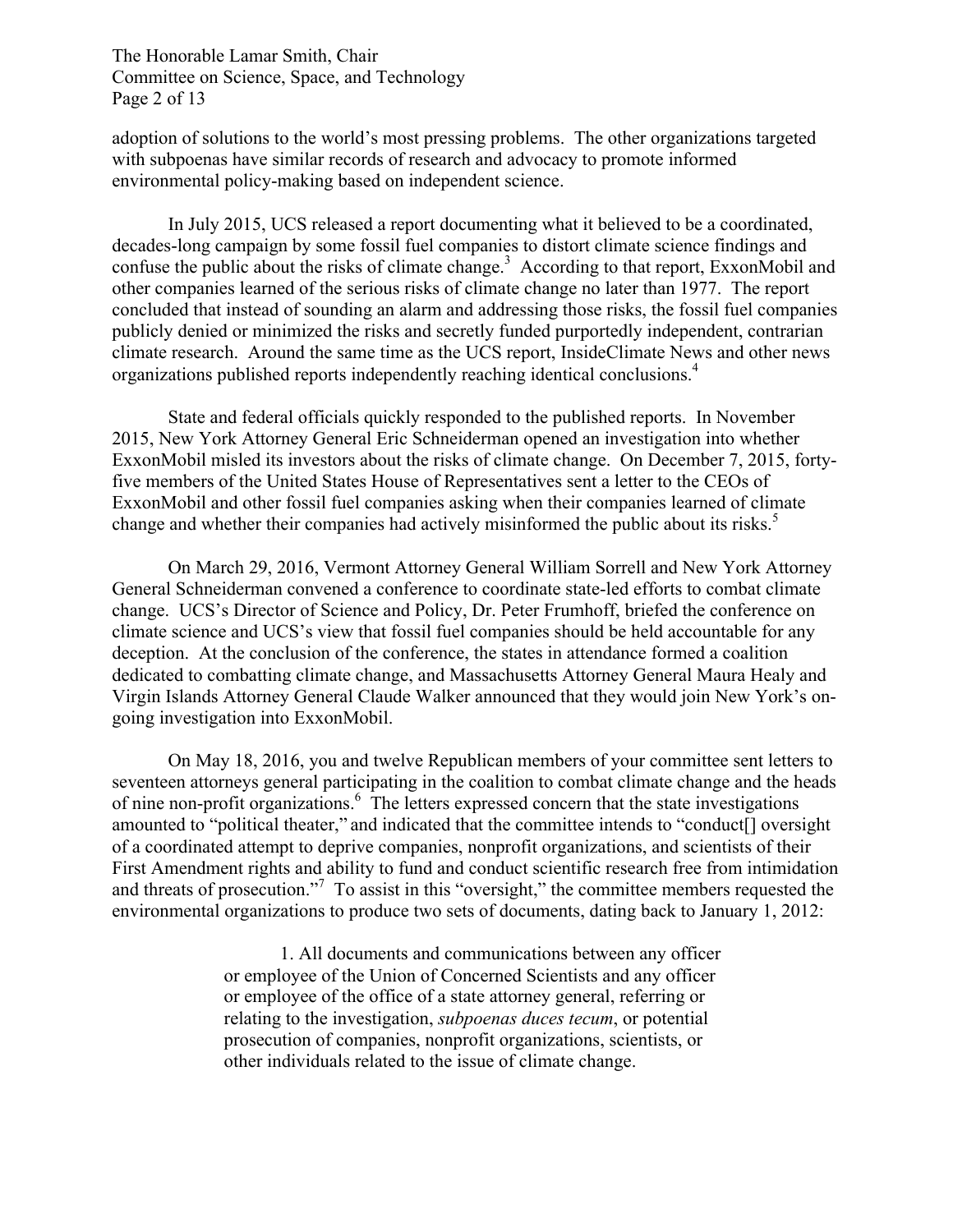The Honorable Lamar Smith, Chair Committee on Science, Space, and Technology Page 3 of 13

> 2. All documents and communications between any officer or employee of the Union of Concerned Scientists and any officer or employee of the Climate Accountability Institute, Greenpeace, 350.org, the Rockefeller Brothers Fund, the Rockefeller Family Fund, the Global Warming Legal Action Project, the Pawa Law Group, or the Climate Reality Project referring or relating to the investigation, *subpoenas duces tecum*, or potential prosecution of companies, nonprofit organizations, scientists, or other individuals related to the issue of climate change. $8<sup>8</sup>$

The majority committee members sent similar letters to the attorneys general requesting their climate-change related communications with the environmental organizations, other attorneys general offices, and the federal government. The environmental organizations and the state attorneys general each refused to comply with the committee members' requests.

You responded by issuing *subpoenas duces tecum* to the heads of the nine organizations and to the attorneys general for Massachusetts and New York, demanding production of the same documents requested in the earlier letters from the committee members.<sup>9</sup> Once again, the recipients declined to produce their records.

To date the committee has taken no action to enforce your Subpoenas. On August 30, 2016, you scheduled a full committee hearing for September 14, 2016, entitled "Affirming Congress' Constitutional Oversight Responsibilities: Subpoena Authority and Recourse for Failure to Comply with Lawfully Issued Subpoenas."<sup>10</sup> We write in advance of that hearing to explain why the Subpoenas issued to the nine organizations cannot be enforced without violating the dictates of the Constitution in multiple respects.

## **The Subpoenas Violate the Separation of Powers, Exceed The Committee's Authority And Abridge The First Amendment**

When UCS and other organizations discussed their concerns about what they viewed as the apparently intentional distortion of climate science with state attorneys general and with each other, they were exercising their constitutional rights. The First Amendment guarantees, among other rights, the rights to speak freely, to petition the government, and to associate with others for the advancement of beliefs and ideas.<sup>11</sup> The right to petition entitles citizens to communicate with their government bodies and officials to express ideas, hopes, and concerns.<sup>12</sup> It incorporates the right to associate with others in a joint effort to convince the government to take particular actions.<sup>13</sup> The right to associate, in turn, permits groups to associate freely and in private, so long as they are not engaged in subversive or illegal activity.<sup>14</sup>

Your Subpoenas infringe the organizations' exercise of these First Amendment rights. The rights of association and petition are as fundamental and precious to our society as they are delicate and vulnerable.15 "It is hardly a novel perception that compelled disclosure of affiliation with groups engaged in advocacy may constitute as effective a restraint on freedom of association as [other] forms of governmental action."16 Likewise, subjecting individuals to onerous legal process for petitioning the government impermissibly penalizes and restrains the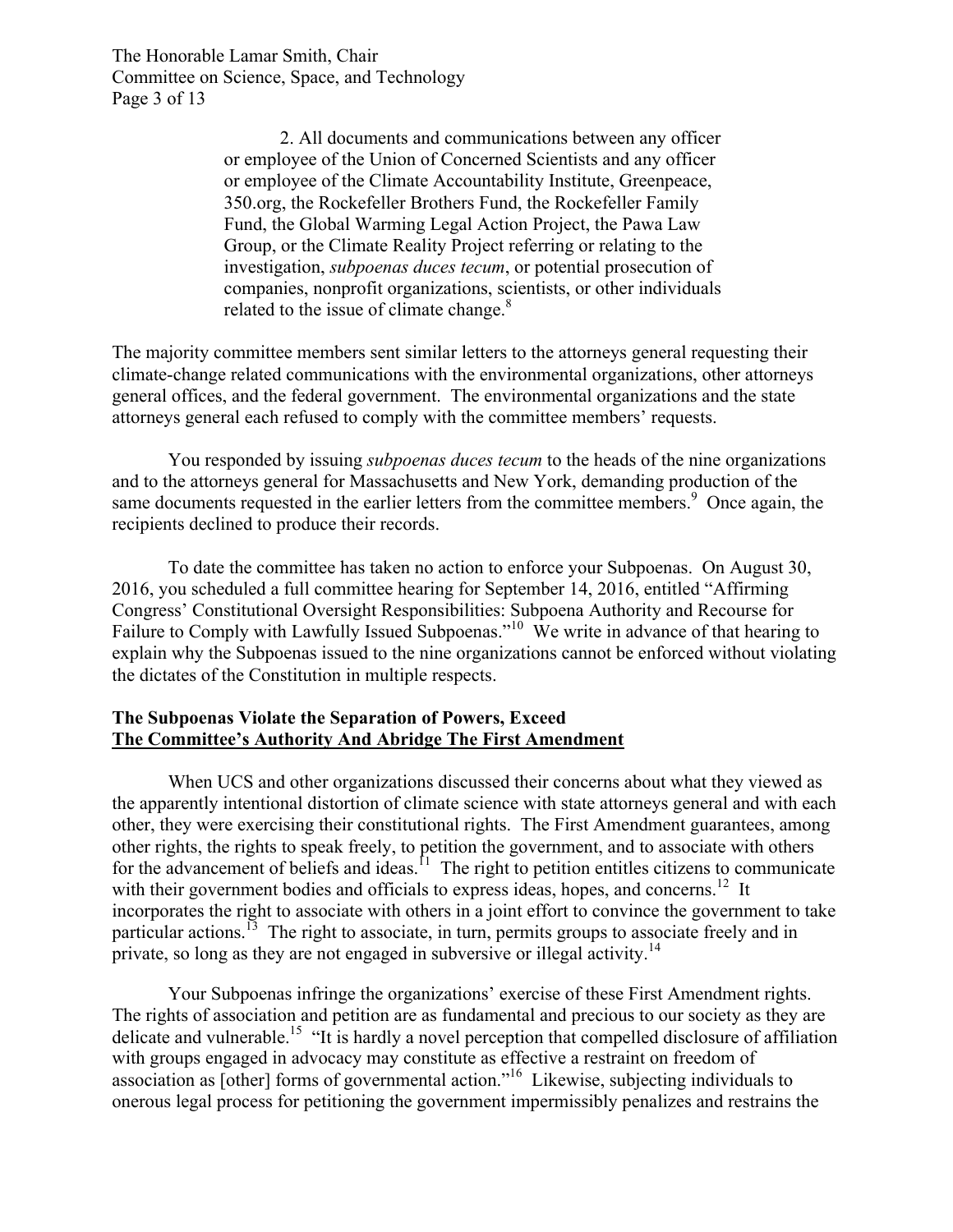## The Honorable Lamar Smith, Chair Committee on Science, Space, and Technology Page 4 of 13

exercise of that right.<sup>17</sup> Your Subpoenas do just that. They require UCS and other organizations to disclose not only the fact of their affiliation with other environmental organizations to promote government action, but also the nature of those relationships. They also impose onerous burdens on these organizations specifically for having petitioned state officials to act, including by requiring them to disclose nearly four years of communications.

Congress, however, may no more infringe the exercise of First Amendment rights by subpoena than by law.<sup>18</sup> It is well established that a congressional subpoena that intrudes on the exercise of First Amendment rights can only properly be enforced if it meets three conditions. *First*, the subpoena must fall within Congress's general investigatory authority. *Second*, the subpoena must be issued by a committee with specific, unequivocal authorization to conduct an investigation that intrudes on First Amendment rights. *Third*, there must be a substantial relation between the information sought and a subject of overriding and compelling government interest. Your committee's Subpoenas to UCS and the other organizations meet none of these conditions and are patently improper.

### *a. The Subpoenas exceed Congress' authority and violate the separation of powers.*

It is axiomatic that Congress's authority to issue subpoenas must be tied to the exercise of legislative authority granted to it by Article I of the Constitution. Stated differently, Congress may only exercise its investigatory power when doing so is "related to, and in furtherance of, a legitimate task of Congress."<sup>19</sup> Congress, however, possesses no power to investigate in order to enforce laws and punish lawbreakers.<sup>20</sup> Separation of powers dictates that "[t]hese are functions of the executive and judicial departments of government," not the legislative department.<sup>21</sup>

Under this basic principle, your Subpoenas to the nine organizations should not have been issued, and Congress lacks the authority to enforce them. While there may be occasions where Congress could appropriately authorize an investigation into apparent systemic violations of constitutional rights that require a legislative response, Congress is not a prosecutor and may not properly use its subpoena power simply to pursue perceived First Amendment violations. This is particularly so where, as here, the asserted constitutional violations by the environmental organizations are themselves self-evidently protected First Amendment activity.

If the executive is concerned about a possible conspiracy, the Department of Justice can investigate and file suit where appropriate. If state attorneys general are seeking to deprive fossil fuel companies of their First Amendment rights, the federal courts are open to those companies, armed with the appropriate authority to rebuff any unconstitutional encroachment.<sup>22</sup> Investigating illegal conspiracies and ensuring that individuals are not deprived of their constitutional rights are functions of the executive and judicial branches, not Congress. As the Supreme Court reminded us decades ago, "[t]he hydraulic pressure inherent within each of the separate Branches to exceed the outer limits of its power, even to accomplish desirable objectives, must be resisted."<sup>23</sup>

### *b. Your Committee lacks specific authority to issue the Subpoenas.*

Even if Congress possessed general authority to investigate the actions of the attorneys general here, your committee lacks the specific authority necessary to issue the Subpoenas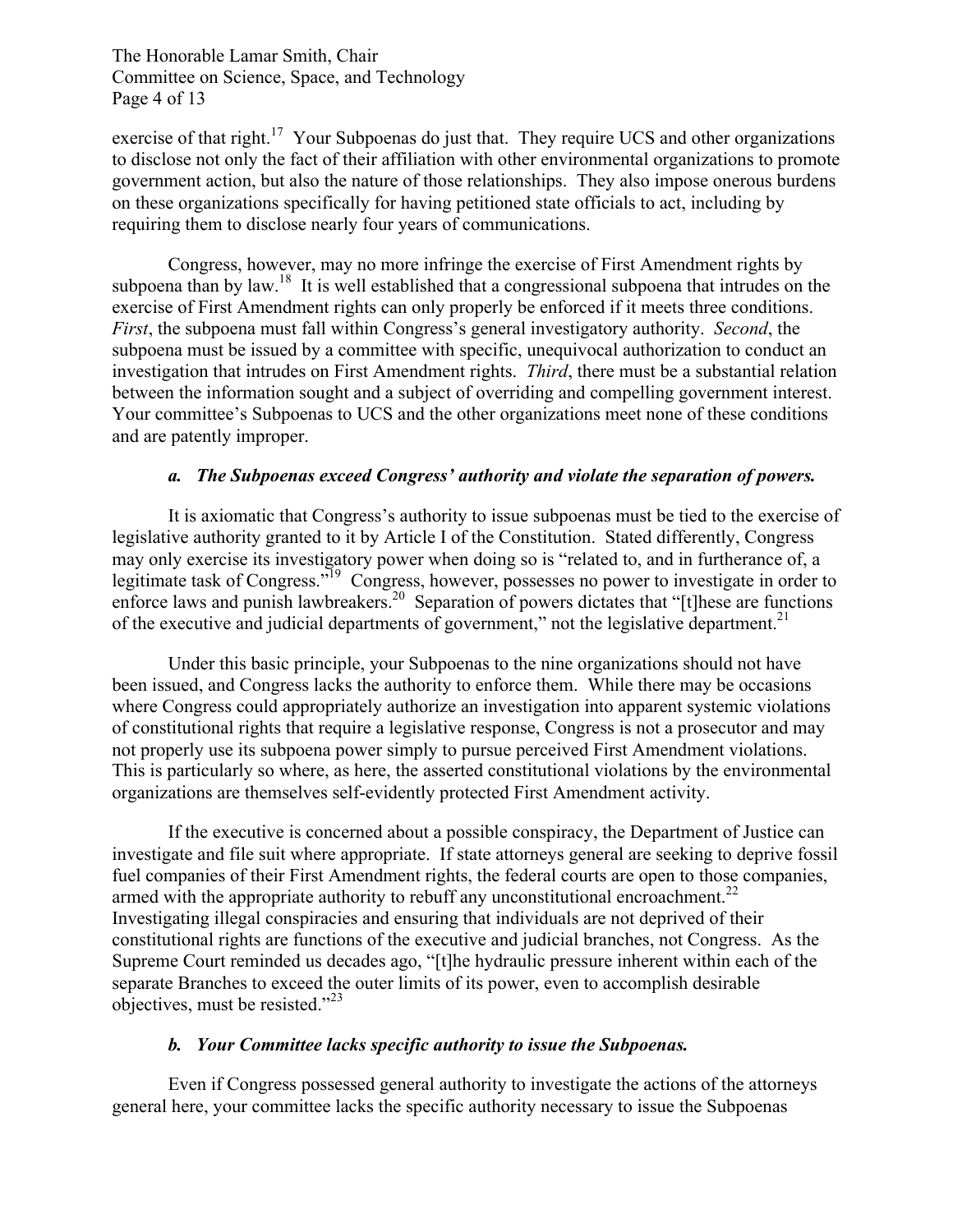The Honorable Lamar Smith, Chair Committee on Science, Space, and Technology Page 5 of 13

demanding disclosure of the First Amendment activities of private organizations. Before a committee may issue subpoenas that so directly intrude upon First Amendment rights, Congress must "demonstrate[] its full awareness of what is at stake" by "unequivocally" authorizing an inquiry that "raises doubts of constitutionality in view of the prohibition of the First Amendment."<sup>24</sup> As the Supreme Court has explained, that means the delegation of that power to the committee must be clearly revealed in its charter.<sup>25</sup>

For example, in *United States v. Rumely*, 345 U.S. 41 (1953), the Supreme Court held that the House Select Committee on Lobbying Activities lacked authority to compel a witness to disclose the names of those who purchased books espousing particular political views.<sup>26</sup> That committee's charter specified that it was "authorized and directed to conduct a study and investigation of . . . all lobbying activities intended to influence, encourage, promote, or retard legislation."<sup>27</sup> The committee's Chair contended that the committee's authority to investigate "lobbying activities" permitted it to compel testimony in order to investigate "attempts to saturate the thinking of the community."<sup>28</sup> The Supreme Court disagreed. It held that Congress had not "inescapably" delegated the committee with power to conduct an inquiry of dubious constitutionality.29 Invoking the canon of constitutional avoidance, the Court narrowly construed the authority to investigate "lobbying activities" as authorizing only investigations of traditional lobbying activities which did not intrude on First Amendment rights. $30$ 

So also here, Congress has not "inescapably" delegated to your committee the authority to issue subpoenas that directly impinge First Amendment rights. Your Committee's charter reads as follows:

> (k) The Committee on Science, Space, and Technology shall review and study on a continuing basis laws, programs, and Government activities relating to nonmilitary research and development.<sup>31</sup>

No fair reading of this charter unequivocally demonstrates that the House of Representatives specifically intended to authorize the committee to issue subpoenas that intrude on their recipients' First Amendment rights. Nor do the House Rules delegate to the committee any special investigatory power. Those rules grant your committee only the same generic investigatory authority allotted all standing committees: to "conduct at any time such investigations and studies as it considers necessary or appropriate in the exercise of its responsibilities under rule  $X.^{32}$ 

### *c. The Subpoenas are unenforceable under controlling Supreme Court precedent.*

Even if the committee possessed the specific authority it needed, the Subpoenas issued to UCS and the other organizations would still be constitutionally impermissible. When Congress does inescapably delegate authority to conduct an investigation that intrudes on First Amendment rights, courts must determine whether any subpoena issued pursuant to that authority is permissible under the Constitution. 33 In *Gibson v. Florida Legislative Investigation Committee*, 372 U.S. 539 (1963), the Supreme Court laid out the test to be applied: A legislative subpoena intruding on First Amendment rights is permissible only when the legislature "convincingly show[s] a substantial relation between the information sought and a subject of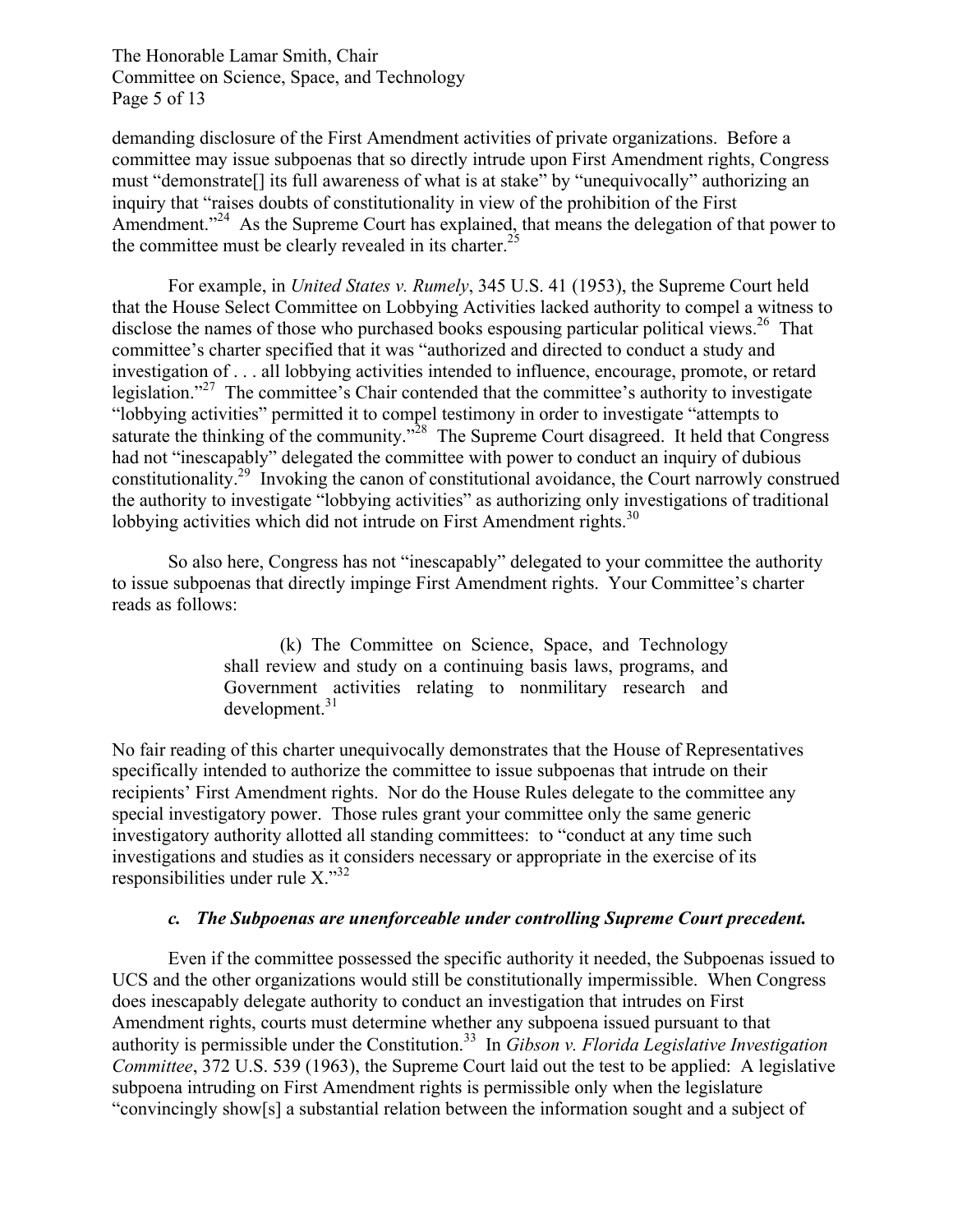The Honorable Lamar Smith, Chair Committee on Science, Space, and Technology Page 6 of 13

overriding and compelling [government] interest."<sup>34</sup> As the Court explained, "to impose a lesser standard . . . would be inconsistent with the maintenance of those essential conditions basic to the preservation of our democracy."35

To meet *Gibson*'s strict test, Congress must first lay an adequate factual foundation for inquiry by producing a "reasonable, demonstrated factual basis to believe" that a subpoena's recipient is either engaged in unlawful activity or meaningfully associated with such activity.<sup>36</sup> Indirect or unsubstantiated evidence of illegal activity is insufficient.<sup>37</sup> The Court's imposition of such a high evidentiary threshold stems directly from the lessons of the McCarthy era, which taught us that suspicions of illegal activity can too easily provide a basis to use the subpoena power improperly to investigate political opponents and suppress First Amendment rights. To guard against such abuse, *Gibson* requires any congressional subpoena that impinges on First Amendment rights to be supported by a factually substantiated connection between known unlawful conduct and a highly significant government interest.

For example, in *Barenblatt v. United States*, 360 U.S. 109 (1959), the Supreme Court permitted a House subcommittee to compel a witness to disclose his association with the Communist Party.38 The Court explained that the intrusion into the witness's First Amendment rights was justified based on society's interest in "self-preservation" and "the close nexus between the Communist Party and violent overthrow of government."<sup>39</sup> But the Court took pains to note that even the government's interest in preventing its own violent demise will not always override individuals' First Amendment rights. It explained that "indication[s] . . . that the Subcommittee was attempting to pillory witnesses," that the witness's appearance "follow[ed] from indiscriminate dragnet procedures[] lacking in probable cause for belief that he possessed information which might be helpful to the Subcommittee," or that the questions posed were irrelevant could "lead to the conclusion that the individual interests at stake [are] not subordinate to those of the state."<sup>40</sup>

Likewise, Congress cannot meet *Gibson*'s test with mere suspicions of possibly unlawful conduct. Indeed, that is the key lesson from *Gibson* itself. In that case, the Florida legislature had issued a subpoena to the Miami branch of the N.A.A.C.P. demanding its membership list. The subpoena was purportedly issued in support of the legislature's inquiry into the infiltration of Communists into domestic organizations, and the legislature defended its propriety based on an investigator's testimony that fourteen persons with Communist affiliations were either members of the NAACP branch or participated in its meetings.<sup>41</sup> The Supreme Court found this evidence entirely insufficient, because "[m]ere presence at a public meeting or bare membership—without more—is not infiltration of the sponsoring organization.<sup>742</sup> The Court held that the legislature's subpoena power must yield to the NAACP's First Amendment rights because the Florida legislature "neither demonstrated nor pointed out any threat to the State by virtue of the existence of the N.A.A.C.P. or the pursuit of its activities or the minimal associational ties of the 14 asserted Communists."<sup>43</sup>

The lesson from *Gibson* is that legislatures cannot issue subpoenas that infringe upon First Amendment rights on the basis of unsubstantiated accusations or suspicions of unlawful conduct. The committee ignores that teaching. It has made *no* claim that the organizations have engaged in any unlawful activity. To the contrary, the letter written to UCS by the majority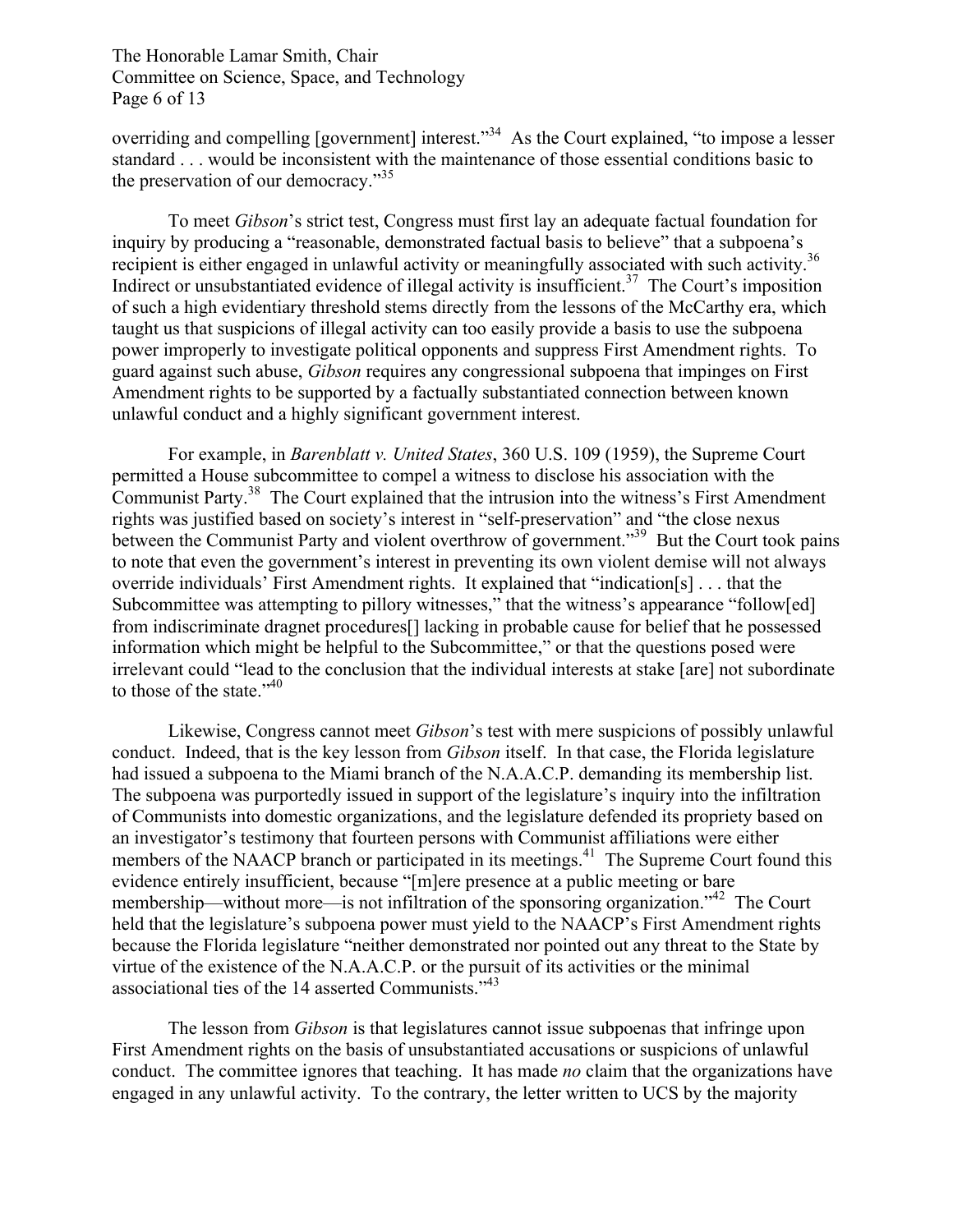The Honorable Lamar Smith, Chair Committee on Science, Space, and Technology Page 7 of 13

committee members on May 18, 2016, contends that UCS's wrongful conduct consists of associating with other organizations to persuade state attorneys general to prosecute fossil fuel companies.44 But associating with others to petition state attorneys general to redress grievances is *not* unlawful; it is explicitly protected by the First Amendment.

Nor has the committee identified the sort of compelling government interest necessary to override the organizations' associational rights under *Gibson*. While bad faith investigations undertaken by prosecutors for a wrongful purpose might give rise to constitutional concerns, we have no evidence of that here. Rather, we have an investigation into whether or not companies violated state "securities, business and consumer fraud laws." <sup>45</sup> This kind of investigation cannot be compared to those into the existential threats posed by Communist infiltration of domestic organizations at the height of the Cold War. It cannot plausibly be stated that the ambitions of the environmental organizations "include the ultimate overthrow of the Government of the United States by force and violence."<sup>46</sup>

You have expressed concern about the good faith of the decisions of the state attorneys general to proceed as they have. Of course, that is a topic you are fully protected by the First Amendment in raising, both on and off the floor of Congress. That very issue has been raised in various courts by recipients of the subpoenas issued by the state attorneys general. What you may not do, however, is to use your power to issue compulsory process to require production of the internal files of organizations that are in the process of exercising their First Amendment rights where there is no basis, let alone any compelling one, for you to do so.

In the absence of any compelling government interest, it goes without saying that there is no "substantial relation between the information sought and a subject of overriding and compelling [government] interest."47 Your Subpoenas plainly fail to satisfy *Gibson*'s requirements and should be withdrawn.

#### **The Subpoenas Violate Fundamental Principles of Federalism**

The constitutions of many states also independently guarantee to the nine organizations a *state* right to associate and petition, apart from their corresponding federal rights.<sup>48</sup> For example, New York's constitution guarantees individuals the "right of association"<sup>49</sup> and the right "to" petition the government, or any department thereof.<sup>50</sup> State rights to petition state governments are particularly fundamental to states' sovereignty. They lie at the very heart of representative government, defining one of the basic aspects of individuals' relationships with states.<sup>51</sup> Your Subpoenas equally infringe upon these state-guaranteed rights.

Even if these state constitutional rights are not insurmountable, there is a strong presumption that Congress does not override state law lightly.<sup>52</sup> Courts generally will infer a congressional intent to authorize the overriding of state law only when doing so is "the clear and manifest purpose of Congress."<sup>53</sup> For the reasons explained above, nothing in the charter of your committee indicates that Congress has clearly and manifestly authorized it to issue subpoenas that infringe state-law rights.<sup>54</sup> Moreover, Congress could not have authorized the Subpoenas for the further reason that they effectively deprive UCS and the organizations of their right to petition state governments in violation of the federal Constitution's Guarantee Clause.<sup>55</sup>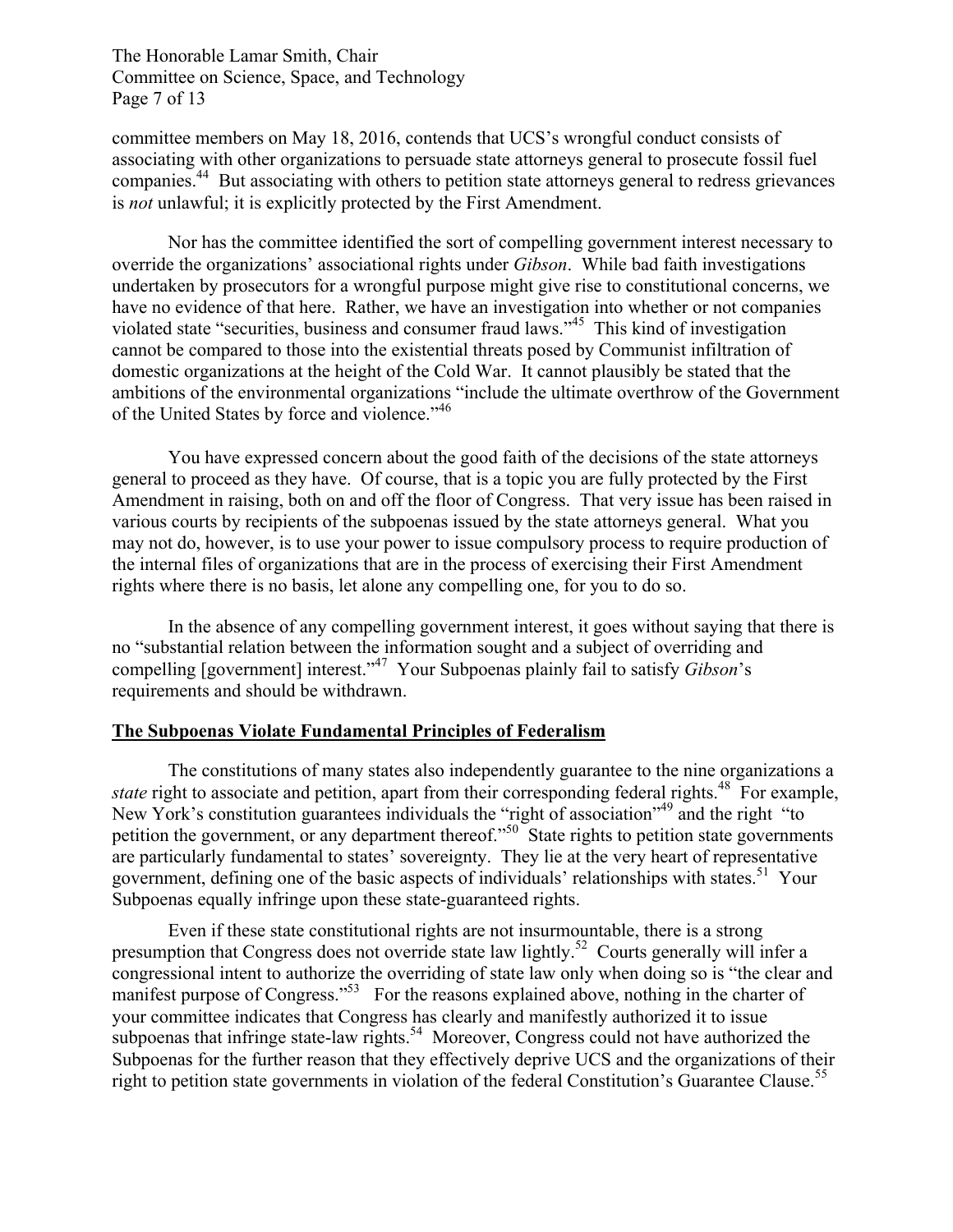The Honorable Lamar Smith, Chair Committee on Science, Space, and Technology Page 8 of 13

\* \* \*

For all of these reasons, your June 13, 2016, subpoenas to the nine organizations are invalid and constitutionally impermissible. We urge you to withdraw them promptly. Should Congress seek to enforce them, we are confident that a federal court will take seriously the lessons this country learned from McCarthyism and refuse to do so.

Very truly yours,

Abrams Institute for Freedom of Expression Yale Law School\*

Floyd Abrams Partner, Cahill Gordon & Reindel LLP<sup>\*</sup>

Jack Balkin

Knight Professor of Constitutional Law, Yale Law School\*

Bill of Rights Defense Committee & Defending Dissent Foundation

Mark Bartholomew

Professor of Law, University at Buffalo School of Law\*

David Cole

Hon. George J. Mitchell Professor in Law and Public Policy, Georgetown Law<sup>\*</sup>

#### Erwin Chemerinsky

Dean and Distinguished Professor of Law, and Raymond Pryke Professor of First Amendment Law, University of California, Irvine School of Law\*

#### Eric M. Freedman

Siggi B. Wilzig Distinguished Professor of Constitutional Rights, Maurice A. Deane School of Law at Hofstra University<sup>\*</sup>

#### Jameel Jaffer

Founding Director of the Knight First Amendment Institute at Columbia University\*

## Tamara R. Piety

Professor of Law, University of Tulsa College of Law<sup>\*</sup>

#### David A. Schulz

Senior Research Scholar in Law and Clinical Lecturer in Law, Yale Law School\*

\* Affiliation provided for identification purposes only.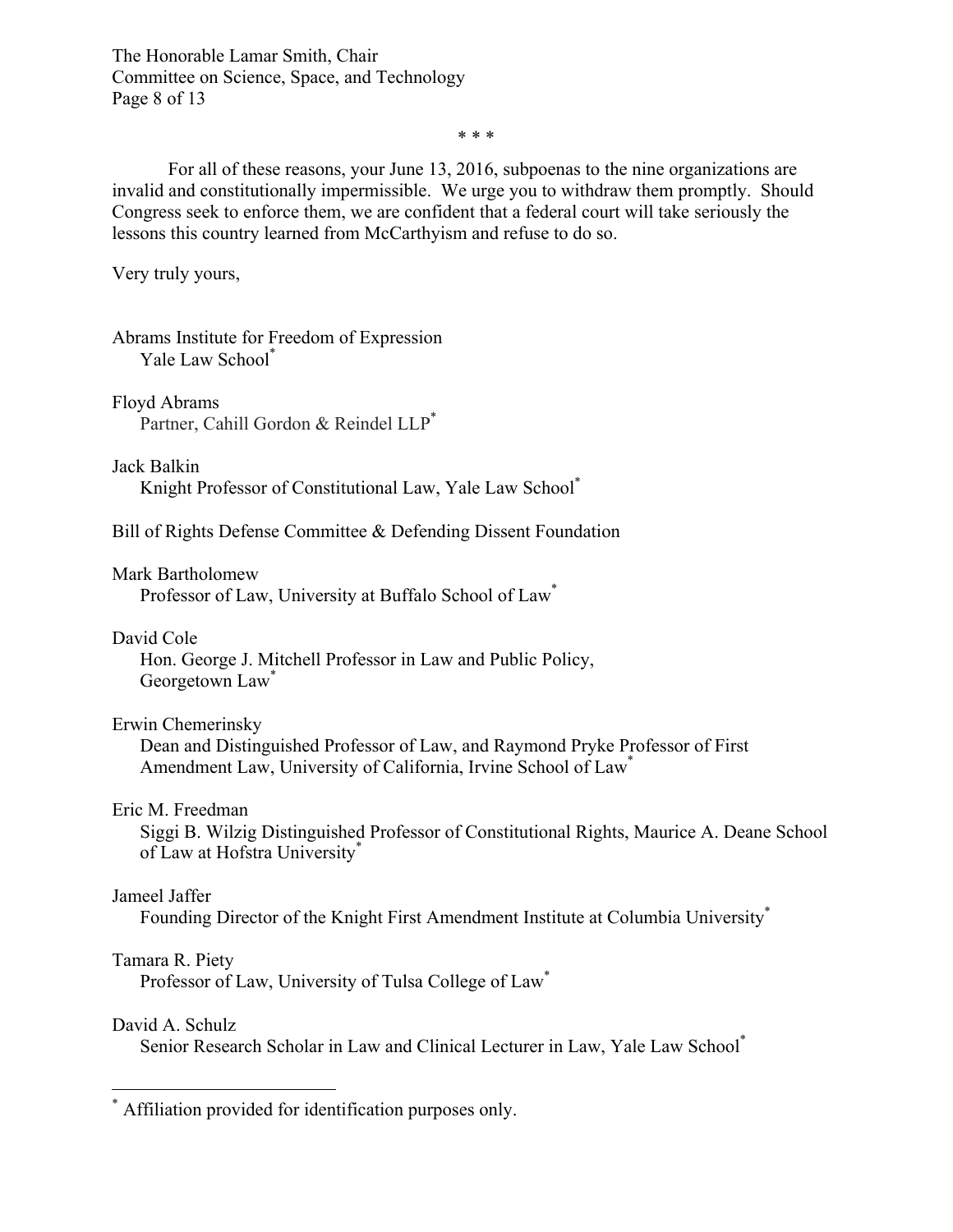The Honorable Lamar Smith, Chair Committee on Science, Space, and Technology Page 9 of 13

### Andrew Sellars

Director, BU/MIT Technology & Cyberlaw Clinic, Boston University School of Law\*

## David Vladeck

Professor of Law, Georgetown Law School\*

### Timothy Zick

Mills E. Godwin, Jr. Professor of Law, William & Mary Law School\*

### cc: Honorable Eddie Bernice Johnson Ranking Member, Committee on Science, Space and Technology

Majority Staff, Committee on Science, Space, and Technology Rayburn House Office Building, Room 2321

Minority Staff, Committee on Science, Space, and Technology Ford House Office Building, Room 394

 $\overline{a}$ 

<sup>\*</sup> Affiliation provided for identification purposes only.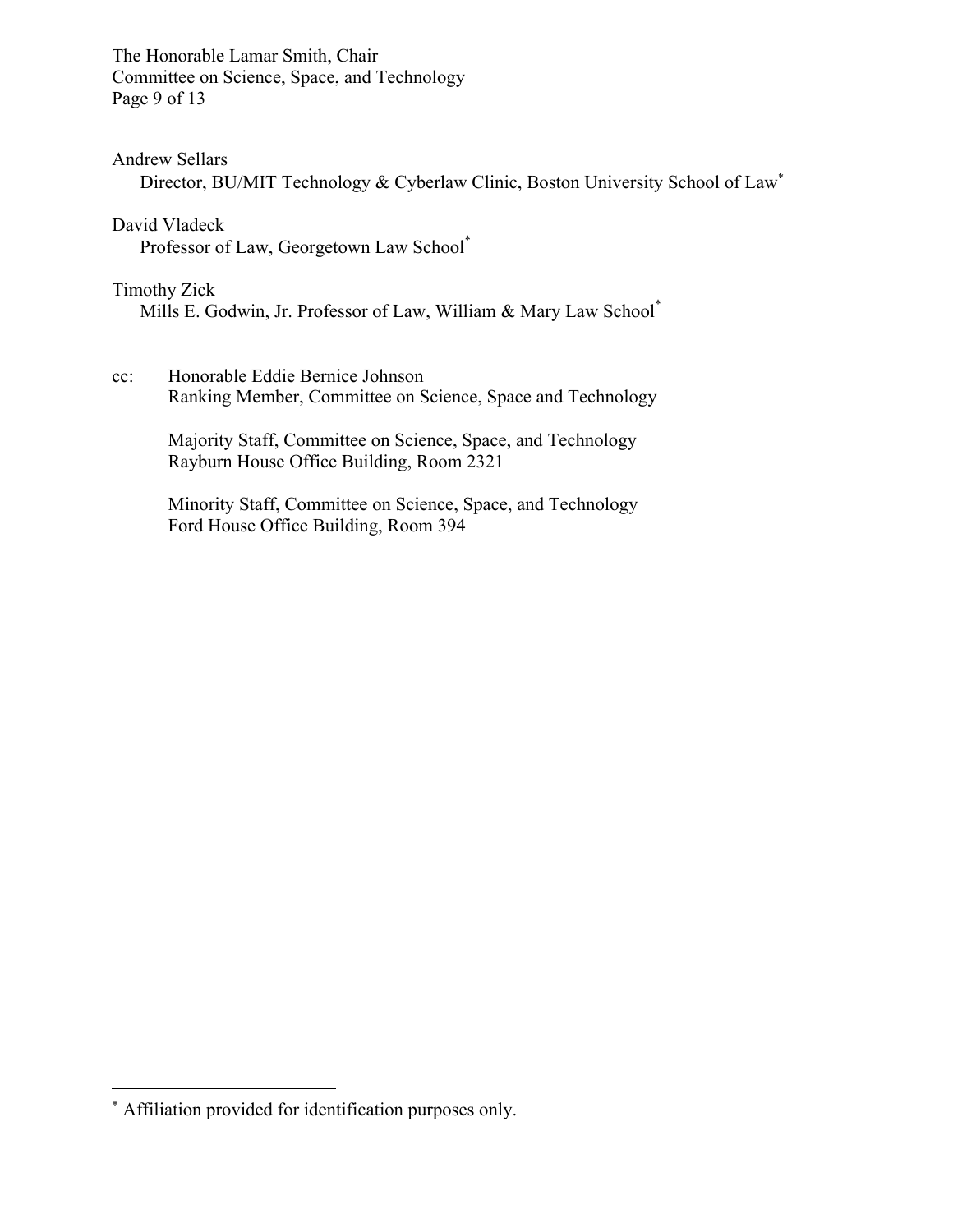The Honorable Lamar Smith, Chair Committee on Science, Space, and Technology Page 10 of 13

 $1$ . The environmental organizations subpoenaed are 350.org; Climate Accountability Institute; Climate Reality Project; Global Warming Legal Action Project; Greenpeace, Pawa Law Group, P.C.; The Rockefeller Brothers Fund; Rockefeller Family Fund; and UCS. The Subpoenas to those organizations are available at http://democrats.science.house.gov/letter/document-requestssent-state-attorneys-general-and-environmental-groups.

<sup>2</sup> *Founding Document: 1968 MIT Faculty Statement*, Union of Concerned Scientists, http://www.ucsusa.org/about/founding-document-1968.html#.V6jSMWX9\_04 (last visited Aug. 8, 2016).

<sup>3</sup> Kathy Mulvey et al., *The Climate Deception Dossiers: Internal Fossil Fuel Industry Memos Reveal Decades of Corporate Disinformation*, Union of Concerned Scientists (July 2015), http://www.ucsusa.org/sites/default/files/attach/2015/07/The-Climate-Deception-Dossiers.pdf.

<sup>4</sup> *See, e.g.*, Katie Jennings et al., *How Exxon Went From Leader to Skeptic On Climate Change Research*, L.A. TIMES (Oct. 23, 2015), http://graphics.latimes.com/exxon-research/; Sara Jerving et al., *What Exxon Knew About The Earth's Melting Arctic*, L.A. TIMES (Oct. 9, 2015), http://graphics.latimes.com/exxon-arctic/; Neela Banerjee et al., *Exxon Believed Deep Dive Into Climate Research Would Protect Its Business*, INSIDE CLIMATE NEWS (Sept. 17, 2015), https://insideclimatenews.org/news/16092015/exxon-believed-deep-dive-into-climate-researchwould-protect-its-business; Neela Banerjee et al., *Exxon's Own Research Confirmed Fossil Fuels' Role in Global Warming Decades Ago*, INSIDE CLIMATE NEWS (Sept. 16, 2015), https://insideclimatenews.org/news/15092015/Exxons-own-research-confirmed-fossil-fuels-rolein-global-warming.

 $<sup>5</sup>$  Letter from Members of Congress to Fossil Fuel CEOs (Dec. 7, 2015),</sup> https://lieu.house.gov/sites/lieu.house.gov/files/documents/1214\_001.pdf.

<sup>6</sup> *See State Attorneys General and Environmental Groups Document Requests and Responses*, H. COMM. ON SCI., SPACE, & TECH. (June 3, 2016),

http://democrats.science.house.gov/letter/document-requests-sent-state-attorneys-general-andenvironmental-groups.

<sup>7</sup> Letter from U.S. House, Committee on Science, Space, and Technology, to Kenneth Kimmell, President, Union of Concerned Scientists (May 18, 2016),

https://science.house.gov/sites/republicans.science.house.gov/files/documents/05.18.16%20SST %20Letter%20to%20UCS.pdf.

<sup>8</sup> *Id.* 

<sup>9</sup> See, e.g., Subpoena from U.S. House, Committee on Science, Space, and Technology to Kenneth Kimmell, President, Union of Concerned Scientists (July 13, 2016), http://democrats.science.house.gov/sites/democrats.science.house.gov/files/documents/UCS%20 Subpoena.pdf.

<sup>10</sup> *Full Committee Hearing - Affirming Congress' Constitutional Oversight Responsibilities: Subpoena Authority and Recourse for Failure to Comply with Lawfully Issued Subpoenas*, COMM. ON SCI., SPACE & TECH., https://science.house.gov/legislation/hearings/full-committeehearing-affirming-congress-constitutional-oversight (last visited Aug. 31, 2016).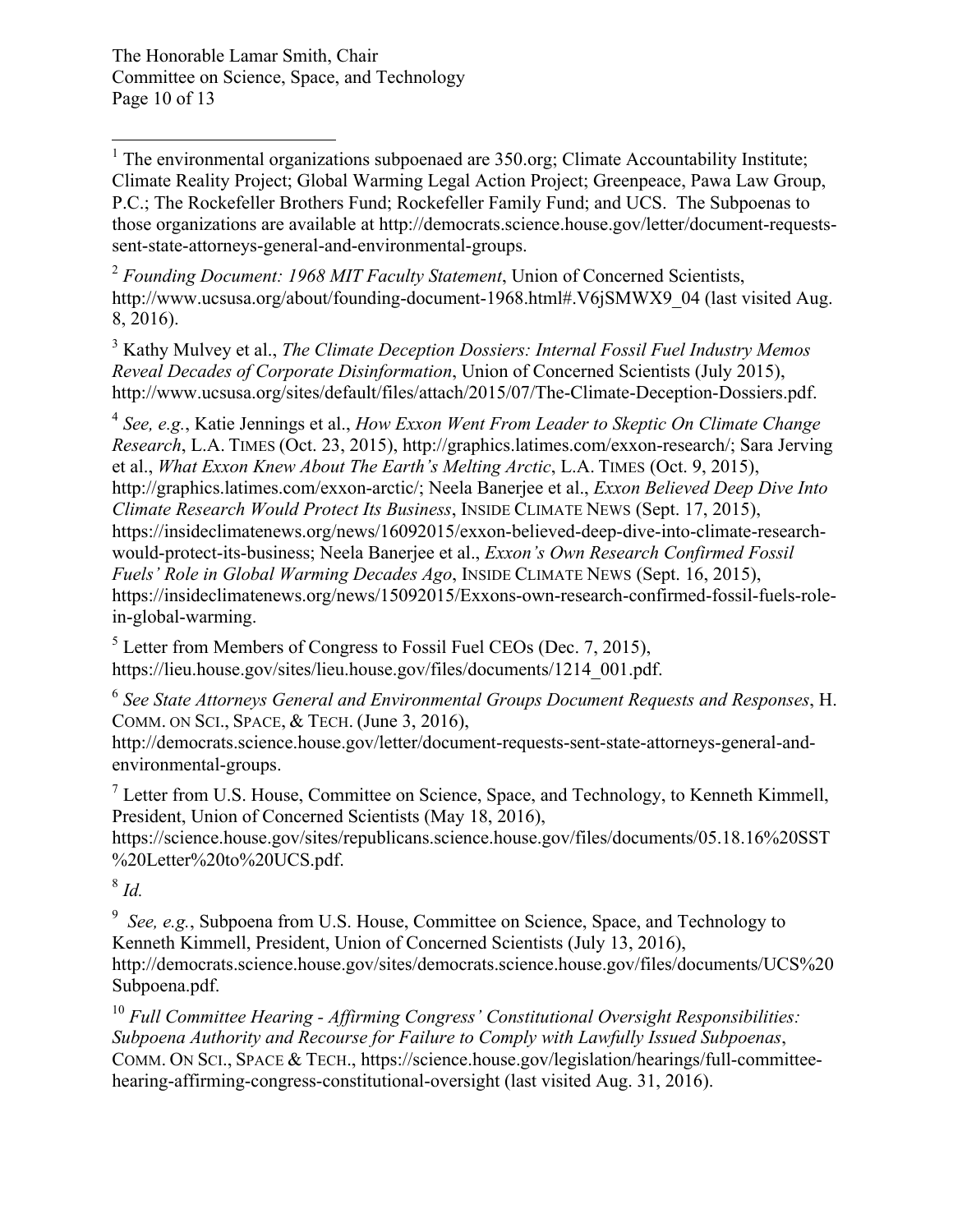<sup>11</sup> U.S. CONST. amend. I; *Nat'l Ass'n for Advancement of Colored People v. State of Ala.* ex rel. *Patterson* ("*Patterson*"), 357 U.S. 449, 460 (1958).

*Borough of Duryea, Pa. v. Guarnieri*, 564 U.S. 379, 388–89 (2011).

 *BE & K Const. Co. v. N.L.R.B.*, 536 U.S. 516, 525 (2002) (quoting *E. R. R. Presidents Conference v. Noerr Motor Freight, Inc.*, 365 U.S. 127, 131 (1961)) (internal alterations omitted).

*Gibson v. Florida Legislative Investigation Comm.*, 372 U.S. 539, 557–58 (1963).

 *Gibson*, 372 U.S. at 544; *Nat'l Ass'n for Advancement of Colored People v. Button*, 371 U.S. 415, 433 (1963).

*Patterson*, 357 U.S. at 462.

 *See Octane Fitness, LLC v. ICON Health & Fitness, Inc.*, 134 S. Ct. 1749, 1757 (2014) ("We crafted the *Noerr–Pennington* doctrine . . . to avoid chilling the exercise of the First Amendment right to petition the government for the redress of grievances."); *E. R. R. Presidents Conference v. Noerr Motor Freight, Inc.*, 365 U.S. 127, 137–38 (1961); *Cate v. Oldham*, 707 F.2d 1176, 1189 (11th Cir. 1983).

*Watkins v. United States*, 354 U.S. 178, 197 (1957).

*Id.* at 187.

<sup>20</sup> *See id.* at 200 (observing that there is no congressional power "to expose for the sake of exposure," or to investigate in order "to 'punish' those investigated").

*Id.*

28 U.S.C. § 2201(a).

*I.N.S. v. Chadha*, 462 U.S. 919, 951 (1983).

*United States v. Rumely*, 345 U.S. 41, 46 (1953).

*Watkins*, 354 U.S. at 198.

*United States v. Rumely*, 345 U.S. 41, 44 (1953).

*Id.*

*Id.* at 47 (internal quotation marks omitted).

*Id.* at 46, 48.

*Id.* at 46, 48.

H.R. Rule  $X(3)(m)$ .

H.R. Rule XI(1)(b)(1).

*Gibson v. Florida Legislative Investigation Comm.*, 372 U.S. 539, 545-46 (1963).

*Id.* at 546.

*Id.* at 558.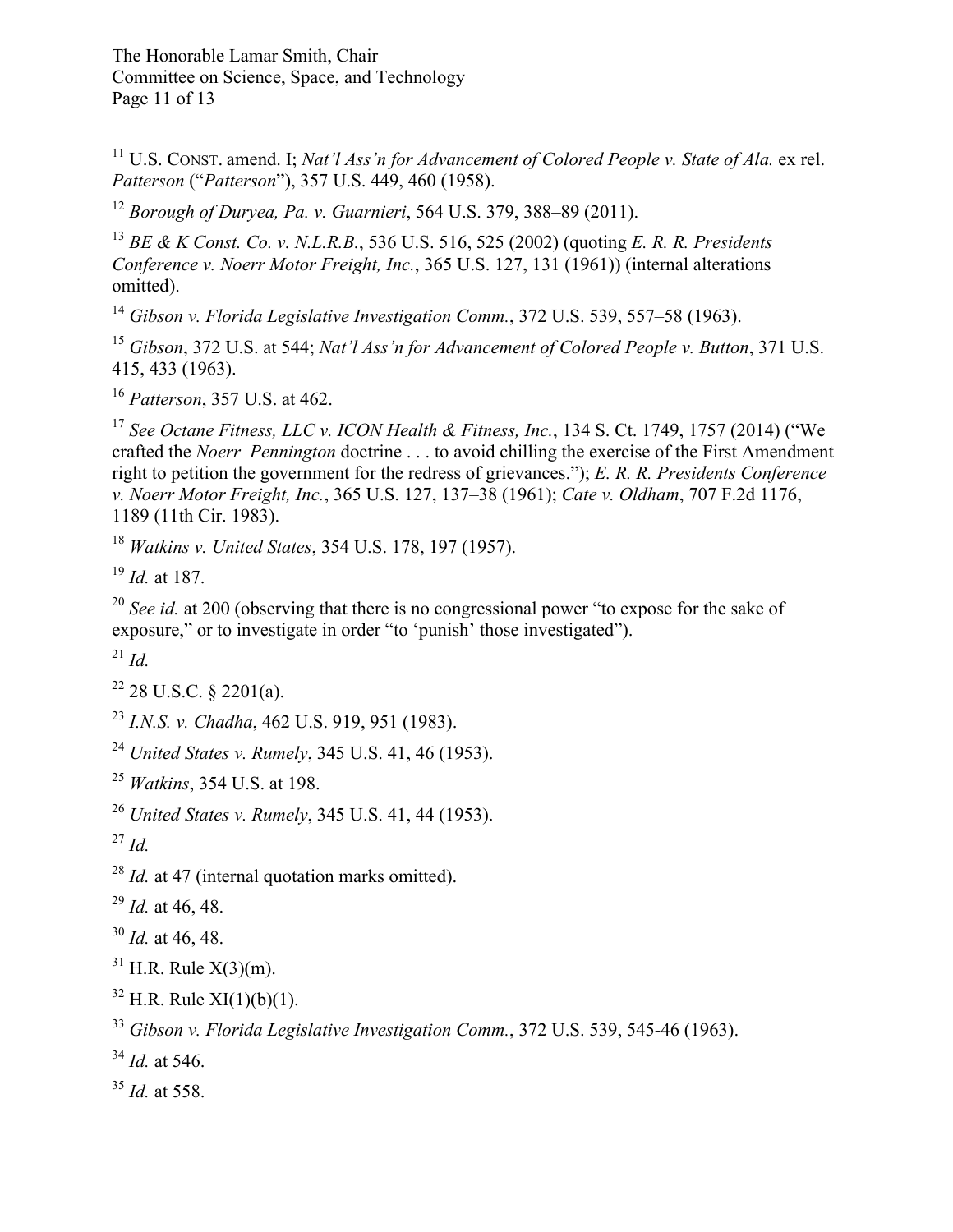The Honorable Lamar Smith, Chair Committee on Science, Space, and Technology Page 12 of 13

36 *Id.* at 551, 555.

<sup>37</sup> *Id.* at 555.

<sup>38</sup> *Barenblatt v. United States*, 360 U.S. 109, 127-28 (1959).

<sup>39</sup> *Id.* at 128.

<sup>40</sup> *Id.* at 134.

<sup>41</sup> *Gibson*, 372 U.S. at 551.

<sup>42</sup> *Id.* at 552.

<sup>43</sup> *Id.* at 555.

<sup>44</sup> Letter from U.S. House, Committee on Science, Space, and Technology, to Kenneth Kimmell, President, Union of Concerned Scientists (May 18, 2016),

https://science.house.gov/sites/republicans.science.house.gov/files/documents/05.18.16%20SST %20Letter%20to%20UCS.pdf.

<sup>45</sup> Letter from Leslie B. Dubeck, Counsel, New York Office of the Attorney General, to Lamar Smith, Chairman, House Comm. On Science, Space & Tech. (May 26, 2016), http://democrats.science.house.gov/sites/democrats.science.house.gov/files/documents/NY\_in\_0 5.26.16.pdf.

<sup>46</sup> *Barenblatt v. United States*, 360 U.S. 109, 128 (1959).

<sup>47</sup> *Gibson v. Florida Legislative Investigation Comm.*, 372 U.S. 539, 546 (1963).

<sup>48</sup> *See, e.g.*, CAL. CONST., art. 1, § 3(a) ("The people have the right to instruct their representatives, petition government for redress of grievances, and assemble freely to consult for the common good."); MASS. CONST., art. XIX ("The people have a right, in an orderly and peaceable manner, to assemble to consult upon the common good; give instructions to their representatives, and to request of the legislative body, by the way of addresses, petitions, or remonstrances, redress of the wrongs done them, and of the grievances they suffer.").

<sup>49</sup> *Golden v. Clark*, 564 N.E.2d 611, 613 (N.Y. 1990).

 $50$  N.Y. CONST., art. I, § 9.

<sup>51</sup> *Cf. Gregory v. Ashcroft*, 501 U.S. 452, 463 (1991).

<sup>52</sup> *Cf. Printz v. United States*, 521 U.S. 898 (1997); *New York v. United States*, 505 U.S. 144 (1992).

<sup>53</sup> *Medtronic, Inc. v. Lohr*, 518 U.S. 470, 485 (1996).

<sup>54</sup> *See supra* at p. 5.

<sup>55</sup> *Compare* U.S. CONST., art. IV, § 4 (guaranteeing "every state in this union a republican form of government"), *with BE & K Const. Co. v. N.L.R.B.*, 536 U.S. 516, 524–25 (2002) (explaining that the right to petition the government "is implied by 'the very idea of a government, republican in form'" (quoting *United States v. Cruikshank*, 92 U.S. 542, 552 (1876)); *cf. Octane Fitness, LLC v. ICON Health & Fitness, Inc.*, 134 S. Ct. 1749, 1757 (2014) ("We crafted the